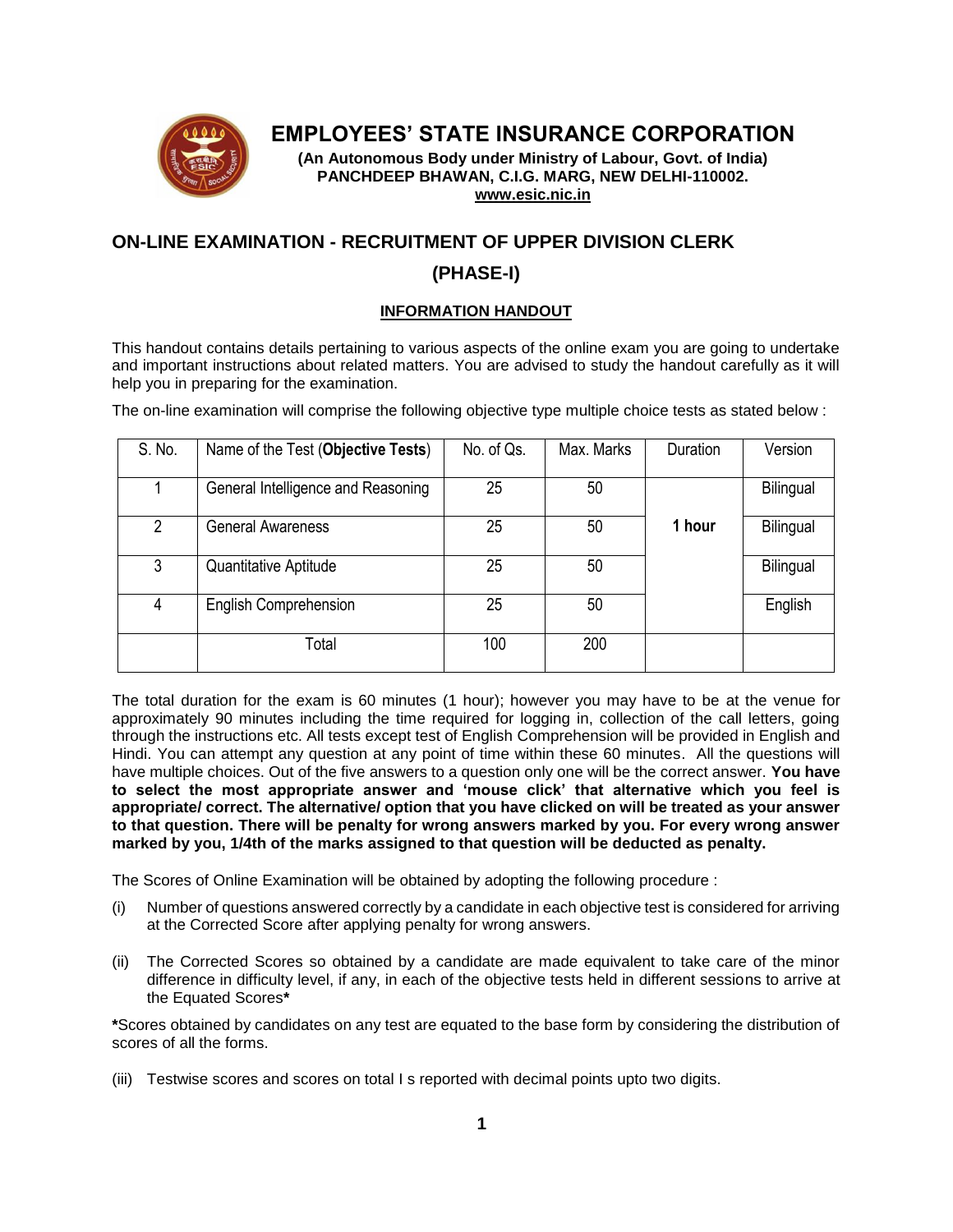**Please note that the types of questions in this handout are only illustrative and not exhaustive. In the actual examination you will find questions of a higher difficulty level on some or all of these types and also questions on the types not mentioned here.**

Some sample questions are given below.

### **GENERAL INTELLIGENCE AND REASONING**

**Q.1.** If the letters in the word TOPS can be rearranged to form a meaningful word beginning with O, the last letter of that word is your answer. If more than one such word can be formed, M is the answer and if no such word can be formed, X is the answer.

(1) T (2) P (3) M (4) S (5) X

- **Q.2.** The town of Paranda is located on Green lake. The town of Akram is West of Paranda. Tokhada is East of Akram but West of Paranda. Kakran is East of Bopri but West of Tokhada and Akram. If they are all in the same district, which town is the farthest West ? (1) Paranda (2) Kakran (3) Akram (4) Tokhada (5) Bopri
- **Q.3.** If the letters of the following alphabet interchange positions, so that A takes the place of Z and Z takes the place of A; B takes the place of Y and Y takes the place of B and so on, what will be the 13th letter from the right ? A B C D E F G H I J K L M N O P Q R S T U V W X Y Z

(1) M (2) N (3) O (4) L (5) Other than those given as options

- **Q.4.** If the first and the second letters in the word 'DEPRESSION' were interchanged, also the third and the fourth letters, the fifth and sixth letters and so on, which of the following would be the seventh letter from the right? (1) R  $(2)$  O  $(3)$  S  $(4)$  I  $(5)$  Other than those given as options
- **Q.5.** In a row of girls, if Seeta who is 10th from the left and Lina who is 9th from the right interchange their seats, Seeta becomes 15th from the left. How many girls are there in the row ? (1) 16 (2) 18 (3) 19 (4) 22 (5) Other than those given as options
- **Q.6-10.** Read the information given below and answer the questions. Six plays A, B, C, D, E and F of a famous playwright are to be staged one on each day from Monday to Saturday. The schedule of the plays is to be in accordance with the following. (1) A must be on the previous day of the day on which E is staged. (2) C must not be staged on Tuesday. (3) B must be on a day which follows the day on which F is staged. (4) D must be staged on Friday only and should not be immediately preceded by B. (5) E must not be staged on the last day of the schedule. **Q.6.** Which of the following is the schedule of plays, with the order of their staging from Monday ? (1)  $E$  A B F D C (2)  $A$  F B E D C (3)  $A$  F B C D E (4)  $F \land B \in D C$  (5) Other than those given as options **Q.7.** Play C cannot definitely be staged on which of the following days in addition to Tuesday ? (1) Monday (2) Wednesday (3) Thursday (4) Friday (5) Saturday **Q.8.** Play D is between which of the following pairs of plays ? (1) C and E  $(2)$  E and F  $(3)$  A and E  $(4)$  B and E  $(5)$  C and F **Q.9.** Which of the following plays is on Monday ? (1) E (2) A (3) F (4) B (5) C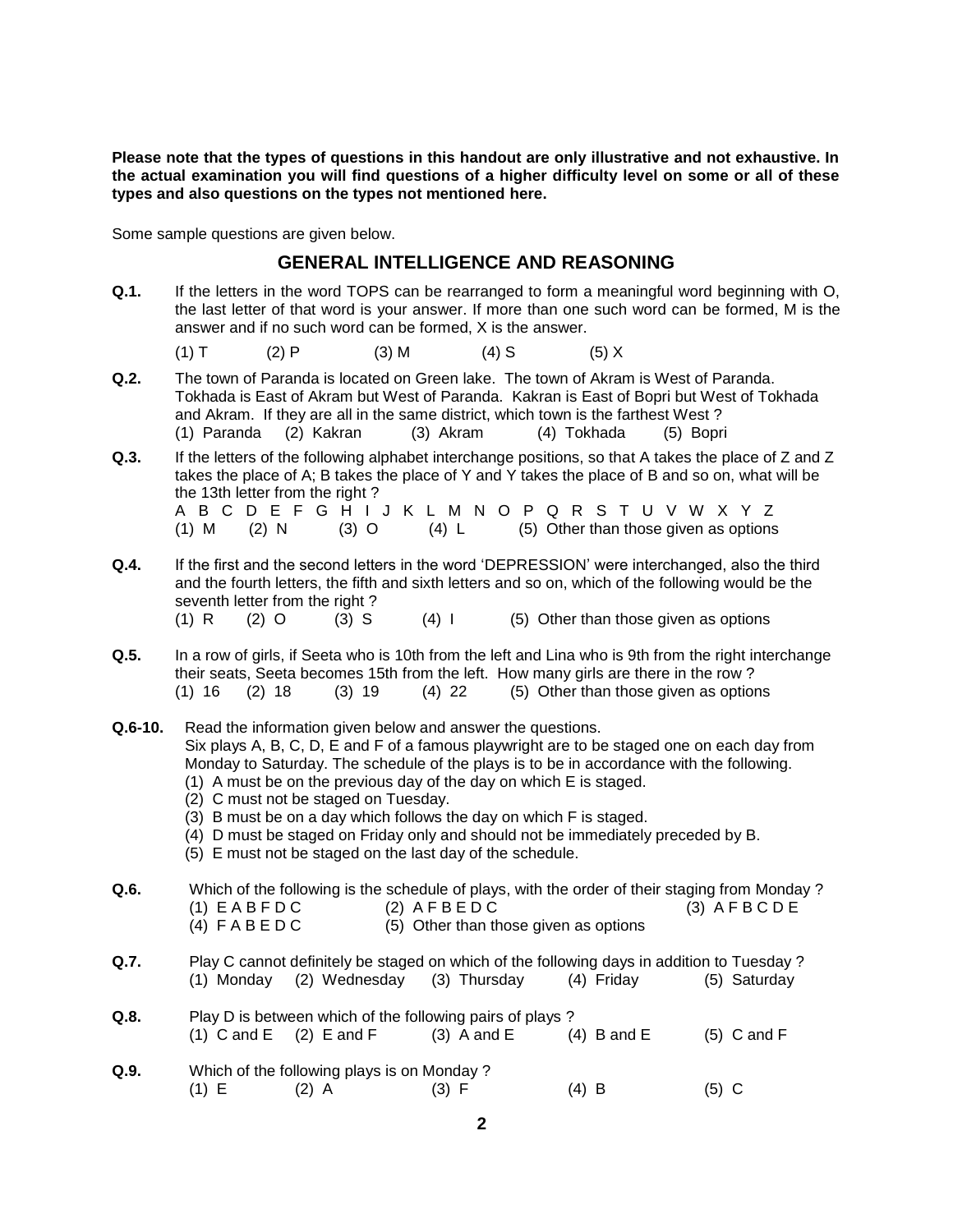| Q.10. | Which of the following plays immediately follows B? |       |         |         |         |  |  |  |  |
|-------|-----------------------------------------------------|-------|---------|---------|---------|--|--|--|--|
|       | (1) F                                               | (2) E | $(3)$ D | $(4)$ C | $(5)$ A |  |  |  |  |

#### **GENERAL AWARENESS**

| Q.1. | for Banks?   |                                                               |                                                                   |                        |                                                                                                            | Which of the following financial institutions has introduced the 'Know Your Customer' guidelines |
|------|--------------|---------------------------------------------------------------|-------------------------------------------------------------------|------------------------|------------------------------------------------------------------------------------------------------------|--------------------------------------------------------------------------------------------------|
|      | $(1)$ IDBI   | $(2)$ RBI                                                     | $(3)$ NABARD                                                      | $(4)$ SIDBI            |                                                                                                            | (5) Other than those given as options                                                            |
| Q.2. | $(1)$ Indian |                                                               | Which of the following stands for I in IRDA?<br>(2) International | (3) Insurance          | (4) Income                                                                                                 | (5) Institute                                                                                    |
| Q.3. | $(1)$ Films  | (2) Literature                                                |                                                                   | (3) Sports             | OSCAR awards are given for best performance in which of the following field?<br>(4) Science                | (5) Social Service                                                                               |
| Q.4. |              | (1) Dr. A. P. J. Abdul Kalam<br>(4) Shri Atal Bihari Vajpayee |                                                                   | (2) Dr. Manmohan Singh | Who among the following is the current Finance Minister of India?<br>(5) Other than those given as options | (3) Mrs. Sonia Gandhi                                                                            |

## **QUANTITATIVE APTITUDE**

**Directions :** In each of the following questions one number is missing. The place where the number is missing is shown by a question mark (?). You have to find out which one of the answers shown against 1, 2, 3 and 4 can replace the question mark. If none of these four can replace the question mark, you will indicate 'Other than those given as options' as your answer.

| Q.1. | $42 + 73 + 137 = ?$<br>$(1)$ 352                   | $(2)$ 252    | $(3)$ 242   | $(4)$ 142 | (5) Other than those given as options                                                                                                                    |
|------|----------------------------------------------------|--------------|-------------|-----------|----------------------------------------------------------------------------------------------------------------------------------------------------------|
|      | <b>Q.2.</b> 20 $\times \frac{1}{2} = ?$<br>$(1)$ 4 | (2) 5        | $(3)$ 12    | $(4)$ 20  | (5) Other than those given as options                                                                                                                    |
| Q.3. | pen?<br>$(1)$ Rs.3/-                               | $(2)$ Rs.5/- | (3) Rs.10/- |           | If the profit made by selling a pen for Rs.10 is as much as its cost, what is the cost price of the<br>(4) Rs.20/- (5) Other than those given as options |

Also, there may be some questions based on graphs and tables.

**Directions :** Given below is a table showing percentages out of a total of 700 employees ranking six attributes that help promotion. Rank I is the highest. Study the table carefully and answer questions that follow :

|              | % of Employees Giving Different Ranks |    |    |    |    |    |  |  |  |
|--------------|---------------------------------------|----|----|----|----|----|--|--|--|
| Attribute    |                                       |    | Ш  | IV |    | VI |  |  |  |
| Seniority    | 32                                    | 17 | 22 | 19 | 5  | 5  |  |  |  |
| Perseverance | 14                                    | 19 | 17 | 9  | 27 | 14 |  |  |  |
| Efficiency   | 15                                    | 19 | 21 | 14 | 14 | 17 |  |  |  |
| Intelligence | 10                                    | 14 | 10 | 14 | 17 | 35 |  |  |  |
| Honesty      | 24                                    | 17 |    | 9  | 27 | 16 |  |  |  |
| Sociability  | 5                                     | 14 | 23 | 35 | 10 | 13 |  |  |  |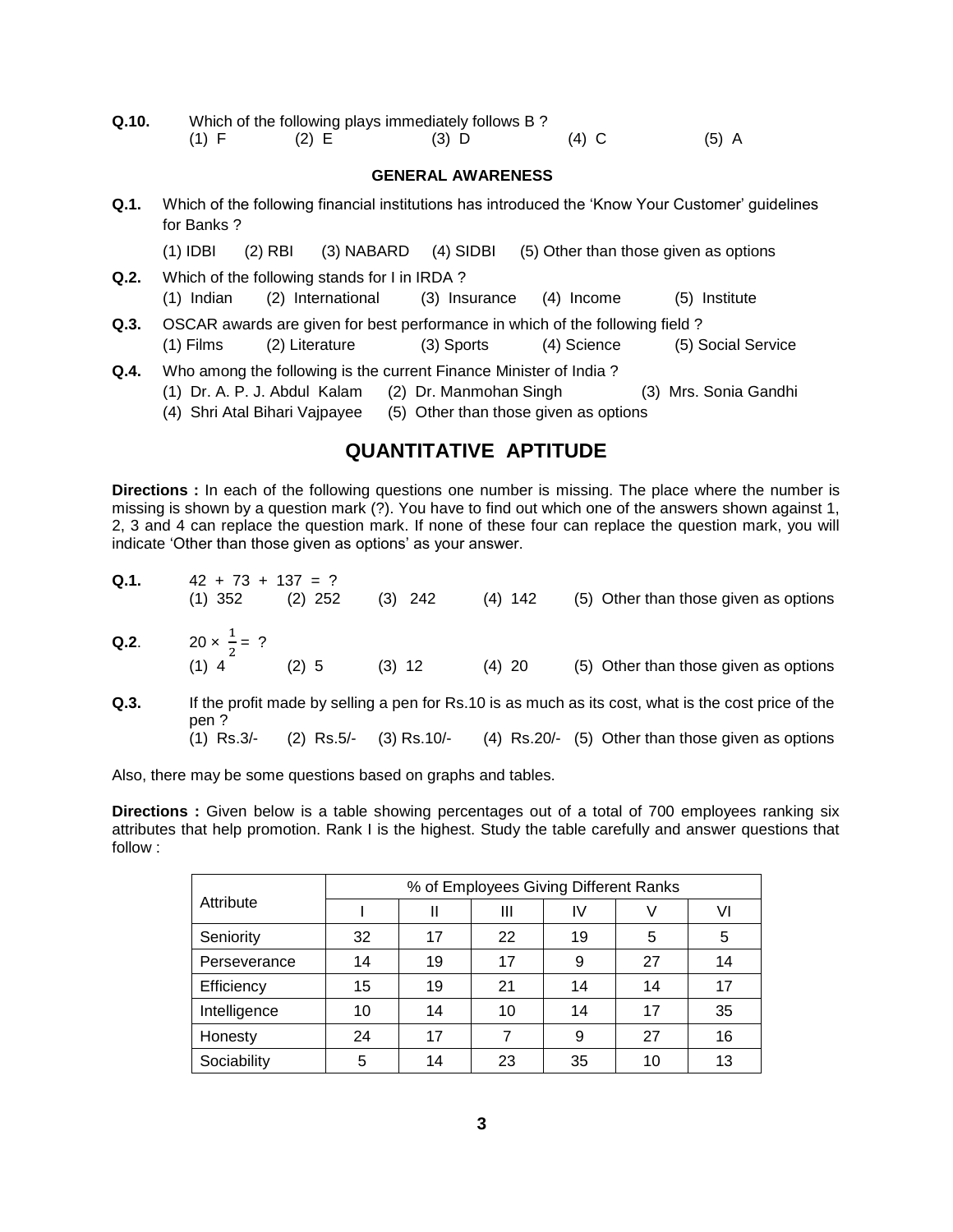|                                                               | <b>Q.4.</b> Which attribute for promotion has received the highest rank? |          |                                                                              |                 |                |  |  |  |  |
|---------------------------------------------------------------|--------------------------------------------------------------------------|----------|------------------------------------------------------------------------------|-----------------|----------------|--|--|--|--|
|                                                               | (1) Perseverance (2) Seniority                                           |          | (3) Honesty                                                                  | (4) Sociability | (5) Efficiency |  |  |  |  |
| <b>Q.5.</b> How many employees gave rank III to intelligence? |                                                                          |          |                                                                              |                 |                |  |  |  |  |
|                                                               | $(1)$ 119                                                                | $(2)$ 98 | $(3)$ 77                                                                     | $(4)$ 70        | $(5)$ 10       |  |  |  |  |
|                                                               |                                                                          |          | <b>Q.6.</b> Which attribute is considered the least important for promotion? |                 |                |  |  |  |  |

(1) Honesty (2) Intelligence (3) Perseverance (4) Efficiency (5) Sociability

### **ENGLISH COMPREHENSION**

**Q.1-2.** Read each sentence to find out whether there is any grammatical or idiomatic error in it. The error, if any, will be in one part of the sentence. The number of that part is the answer. If there is no error, the answer is 'No error'. (Ignore the errors of punctuation, if any).

| Q.1. | Most of the third world / country are experiencing / the ethnic or communal problem / |     |     |           |  |  |  |
|------|---------------------------------------------------------------------------------------|-----|-----|-----------|--|--|--|
|      |                                                                                       | (2) | (3) |           |  |  |  |
|      | in varying degrees. /                                                                 |     |     | No error. |  |  |  |
|      | 4                                                                                     |     |     | (5)       |  |  |  |
|      |                                                                                       |     |     |           |  |  |  |

- **Q.2.** The regaining of freedom / as we well know has given rise for / many dormant issues /  $(1)$   $(2)$   $(3)$ and conflicts in our society. The conflicts in our society. The conflicts in our society.  $(4)$  (5)
- **Q.3-4.** Pick out from the words given below each sentence the word which would complete the sentence correctly and meaningfully.
- **Q.3.** Continuous unemployment has induced in the people a kind of \_\_\_\_\_ which is most depressing. (1) laziness (2) encouragement (3) satisfaction (4) anger (5) awakening
- **Q.4.** He wants me to look \_\_\_\_ his garden during his absence.  $(1)$  at  $(2)$  over  $(3)$  after  $(4)$  into  $(5)$  from
- **Q.5-10.** In the following passage there are blanks, each of which has been numbered. These numbers are printed below the passage and against each, five words are suggested, one of which fits the blank appropriately. Find out the appropriate word in each case.

The true  $(5)$  of rights is duty. If we all  $(6)$  our duties, rights will not be  $(7)$  to seek. If leaving duties unperformed we run (8) rights, they will (9) us like an elusive person. The more we pursue them, the farther  $(10)$  they fly.

| Q.5.  | (1)      | end        | (2)       | source | (3) | joy           | (4) | purpose     | (5) | power   |
|-------|----------|------------|-----------|--------|-----|---------------|-----|-------------|-----|---------|
| Q.6.  | (1)      | deny       | (2)       | devote |     | (3) discharge | (4) | imagine     | (5) | fulfill |
| Q.7.  | (1)      | far        | (2)       | close  | (3) | easy          |     | (4) against | (5) | common  |
| Q.8.  | $(1)$ as |            | (2)       | after  | (3) | at            |     | (4) from    | (5) | for     |
| Q.9.  |          | $(1)$ hold | (2)       | grab   | (3) | fight         | (4) | escape      | (5) | chase   |
| Q.10. | (1)      | off        | $(2)^{-}$ | can    |     | (3) did       |     | (4) could   | (5) | towards |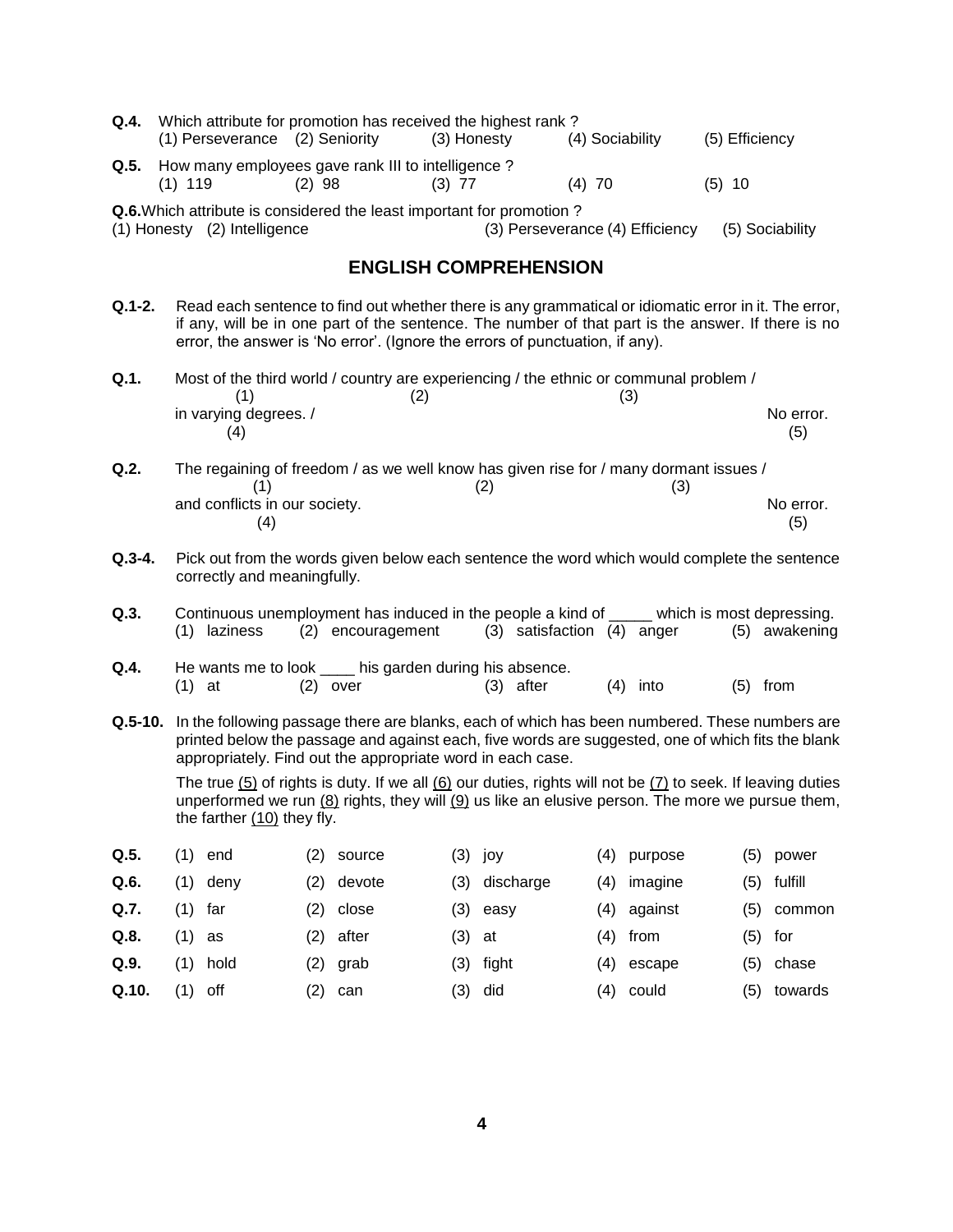#### **(A) Details of the On-line Examination Pattern**

- (1) The examination would be conducted on-line i.e. on a computer.
- (2) The tests except for English Comprehension will be provided in Hindi and English.
- (3) All the questions will have multiple choices. Out of the five answers to a question only one will be the correct answer. **The candidate has to select the most appropriate answer and 'mouse click' that alternative which he/ she feels is appropriate/ correct. The alternative/ option that is clicked on will be treated as the answer to that question. Answer to any question will be considered for final evaluation, only when candidates have submitted the answers by clicking on "Save & Next" or "Mark for Review & Next".**
- (4) The clock has been set at the server and the countdown timer at the top right corner of your screen will display the time remaining for you to complete the exam. When the clock runs out the exam ends by default - you are not required to end or submit your exam.
- (5) The question palette at the right of screen shows one of the following statuses of each of the questions numbered:



You have not visited the question yet.

You have not answered the question.



You have answered the question.

You have NOT answered the question, but have marked the question for review.



The question(s) "Answered and Marked for Review" will be considered for evaluation.

The Marked for Review status for a question simply indicates that you would like to look at that question again. *If a question is answered and Marked for Review, your answer for that question will be considered in the evaluation.*

- (6) To select a question to answer, you can do one of the following :
	- (a) Click on the question number on the question palette at the right of your screen to go to that numbered question directly. Note that using this option **does NOT save your answer** to the current question.
	- (b) Click on **'Save & Next'** to save answer to current question and to go to the next question in sequence.
	- (c) Click on **'Mark for Review and Next'** to save answer to current question, mark it for review, and to go to the next question in sequence.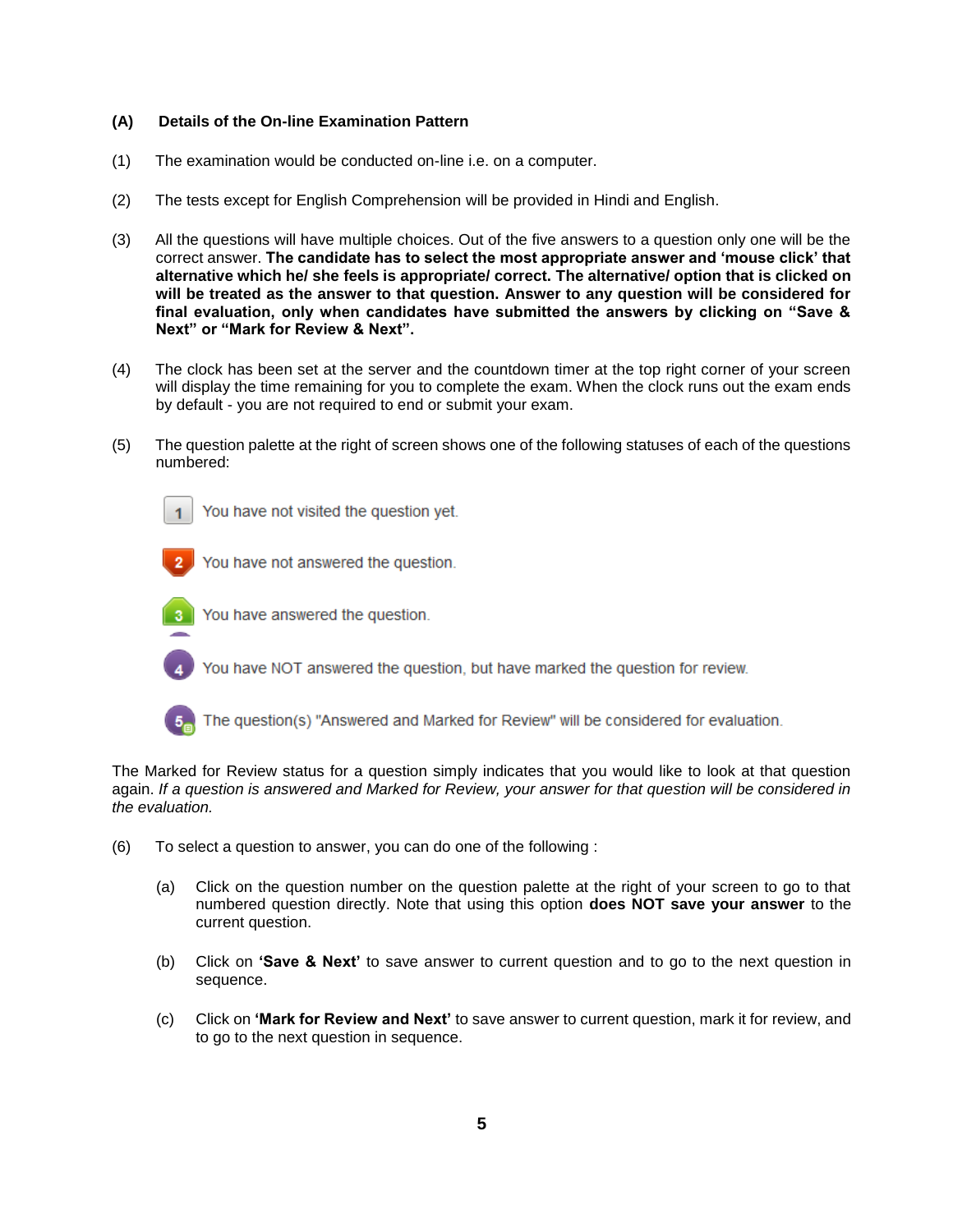- (7) To select your answer, click on one of the option buttons.
- (8) To change your answer, click another desired option button.
- (9) To save your answer, you MUST click on **Save & Next**.
- (10) To deselect a chosen answer, click on the chosen option again or click on the **Clear Response** button.
- (11) To mark a question for review click on **Mark for Review & Next**. *If an answer is selected for a question that is Marked for Review, the answer will be considered in the final evaluation.*
- (12) To change an answer to a question, first select the question and then click on the new answer option followed by a click on the **Save & Next** button.
- **(13) Questions that are saved or marked for review after answering will ONLY be considered for evaluation.**
- (14) Test name(s) will be displayed on the top bar of the screen. Questions in a test can be viewed by clicking on the test name. The test you will view will be highlighted.
- (15) After clicking the **Save & Next** button on the last question for a test, you will automatically be taken to the first question of the (next) test.
- (16) You can move the mouse cursor over the test names to view the status of the questions for that test.
- (17) You can shuffle between test and questions anytime during the examination as per your convenience.
- (18) The candidates are requested to follow the instructions of the "Test Administrator" carefully. If any candidate does not follow the instructions / rules, it would be treated as a case of misconduct/ adoption of unfair means and such a candidate would be liable for debarment from appearing for examinations for a period as decided by ESIC.
- (19) The candidates may ask the Test Administrator about their doubts or questions only before the commencement of the test. No query shall be entertained after the commencement of the examination.
- (20) After the expiry of 60 minutes, the candidates will not be able to attempt any question or check their answers.
- **(21) Please note :**
	- **(a) Candidates will not be allowed to "finally submit" unless they have exhausted the actual test time.**
	- **(b) Under no circumstances should a candidate click on any of the 'keyboard keys' once the exam starts as this will lock the exam.**
- **B] General Instructions:**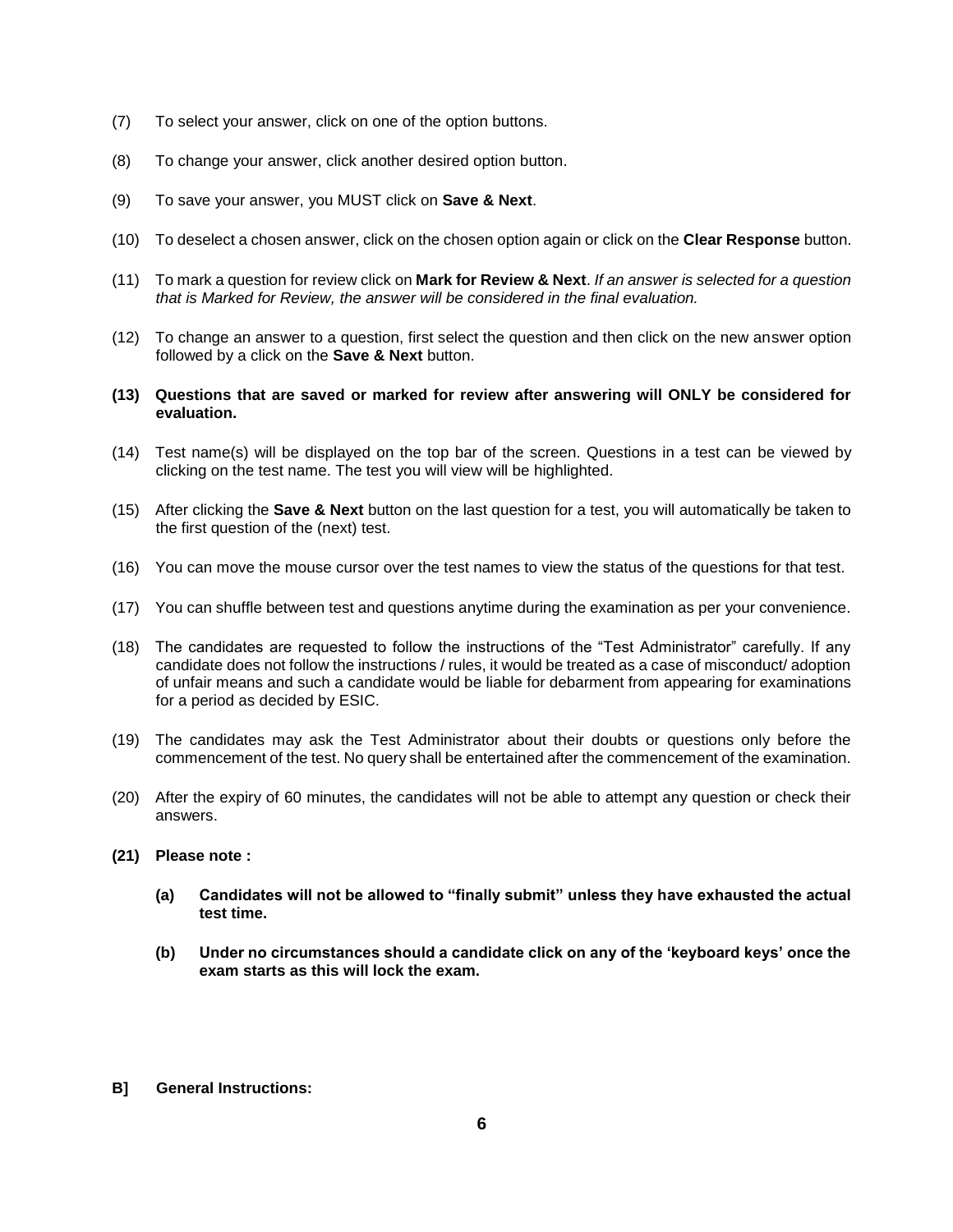- (1) Please note date, time and venue address of the examination given in the call letter.
- (2) You may visit the venue one day before the Online Examination to confirm the location so that you are able to report **on time** (as printed on the call letter) on the day of the examination. Late comers will not be allowed.
- (3) The call letter should be brought with you to the examination venue along with your recent passport size photograph duly pasted on it. (Preferably the same photograph as was as uploaded).
- (4) You must scrupulously follow the instructions of the Test Administrator and ESIC Representative at the examination venue. If you violate the instructions you will be disqualified and will be asked to leave the examination venue.
- (5) No use of calculators (separate or with watch), books, note books or written notes, cell phones (with or without camera facility), or any other electronic device will be allowed during the examination.
- (6) Please bring this call letter with your photograph affixed thereon, currently valid Photo identity proof in original and a photocopy of the same ID proof which you bring in original - THIS IS ESSENTIAL. Please hand over this call-letter alongwith photocopy of photo identity proof duly stapled together to the invigilator. Currently valid photo identity proof may be **PAN Card/Passport/Permanent Driving Licence/Voter's Card/Bank Passbook with photograph/Photo Identity proof issued by a Gazetted Officer on official letterhead alongwith photograph/Photo Identity proof issued by a People's Representative on official letterhead alongwith photograph/Valid recent Identity Card issued by a recognised College/University/Aadhaar Card/E-Aadhaar Card with a photograph/Employee ID/Bar Council Identity card with photograph**. **Please Note - Ration Card and Learner's Driving License will NOT be accepted as valid ID proof for this purpose.** Please note that your name as appearing on the call letter (provided by you during the process of registration) should exactly match the name as appearing on the photo identity proof. Female candidates who have changed first/last/middle name post marriage must take special note of this. If there is any mismatch between the name indicated in the Call Letter and Photo Identity Proof you will not be allowed to appear for the exam. In case of candidates who have changed their name will be allowed only if they produce original Gazette notification/their original marriage certificate/affidavit in original.
- (7) Your responses (answers) will be analysed with other candidates to detect patterns of similarity of right and wrong answers. If in the analytical procedure adopted in this regard, it is inferred/concluded that the responses have been shared and scores obtained are not genuine/valid, your candidature may be cancelled. Any candidate who is found copying or receiving or giving assistance or engaging in any behaviour unbecoming of a candidate will not be considered for assessment. The ESIC may take further action against such candidates as deemed fit by it.
- (8) You should bring with you a ball-point pen. A sheet of paper will be provided which can be used for rough work or taking down the question number you would like to review at the end of the test before submitting your answers. After the test is over you MUST hand over this sheet of paper to the Test Administrator before leaving the venue.
- (9) The possibility of occurrence of some problem in the administration of the examination cannot be ruled out completely which may impact test delivery and/or result from being generated. In that event, every effort will be made to rectify such problem, which may include movement of candidates, delay in test. Conduct of a re-exam is at the absolute discretion of test conducting body. Candidates will not have any claim for a re-test. Candidates not willing to move or not willing to participate in the delayed process of test delivery shall be summarily rejected from the process.